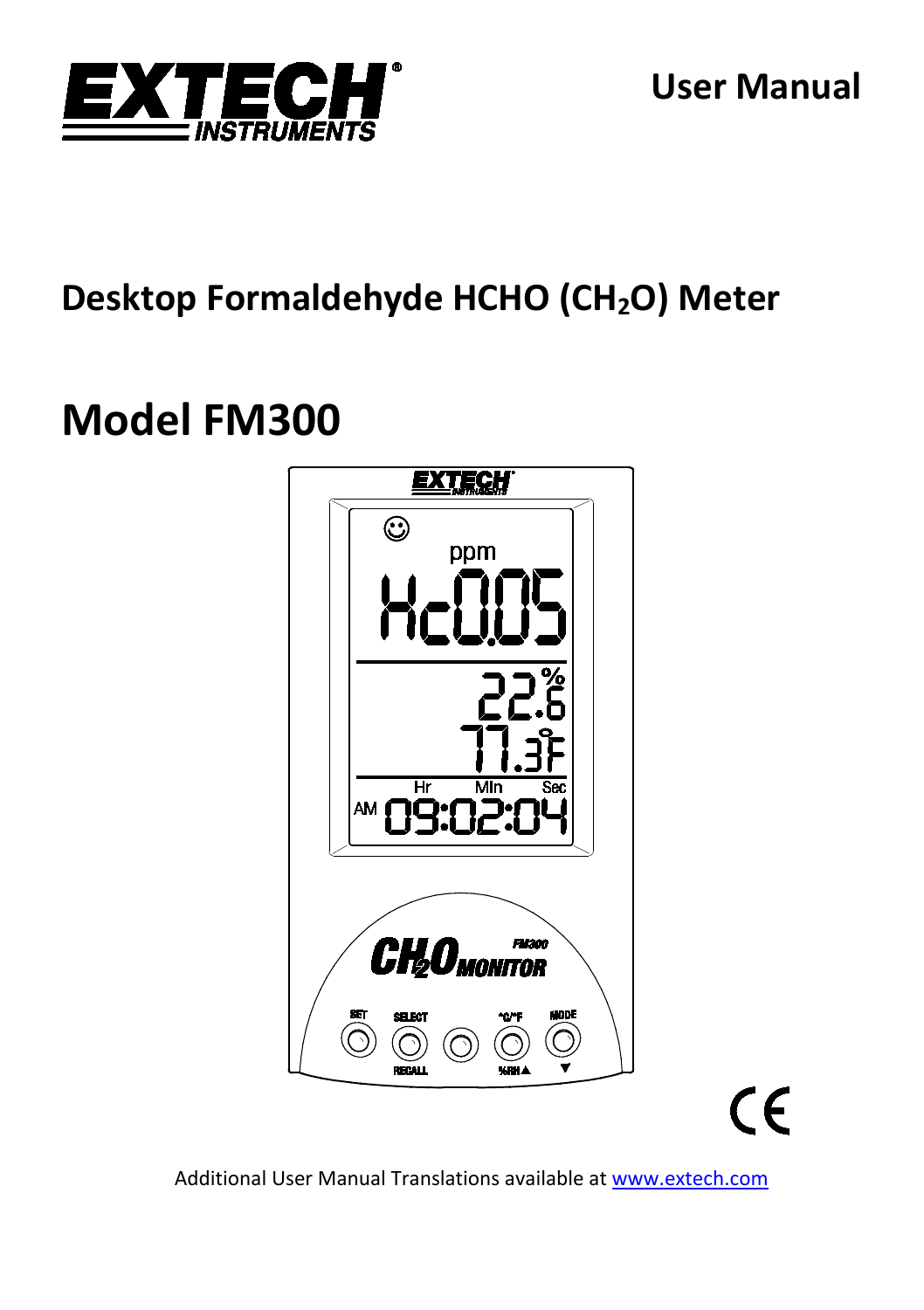## *Introduction*

Thank you for selecting the Extech Instruments Model FM300, this meter was designed with electrochemical vented ball sensor technology for quickly detecting HCHO or CH<sub>2</sub>O gas. This device is shipped fully tested and calibrated and, with proper use, will provide years of reliable service. Please visit our website [\(www.extech.com\)](http://www.extech.com/) to check for the latest version of this User Guide, Product Updates, and Customer Support.

### *Features*

- Large four-tiered LCD Simultaneously displays Formaldehyde concentration, Air Temperature, and Relative Humidity with Date and Time
- Desktop style with audible HCHO (CH<sub>2</sub>O) alarm
- Three display (face) icons for HCHO (CH<sub>2</sub>O) concentration level (good, fair or poor)
- Latest smart technology for measuring HCHO ( $CH<sub>2</sub>O$ ) concentrations
- Easy to use, intended for indoor air quality purposes
- Bright LED representing Recording mode (Green light) and Alarm trip (Red light)
- TWA (8-hour time-weighted average) and STEL (15-minute short term exposure limit)
- 99 data point memory (01-99) with recall and clear functions
- Min/Max utility shows highest and lowest readings at a glance
- User adjustable HCHO concentration Alarm limit (default 0.08 ppm)
- Electrochemical HCHO sensor, measures concentrations up to 5.00 ppm
- Includes Universal AC adaptor (100-240V) for US, EU, UK, and AUS plug types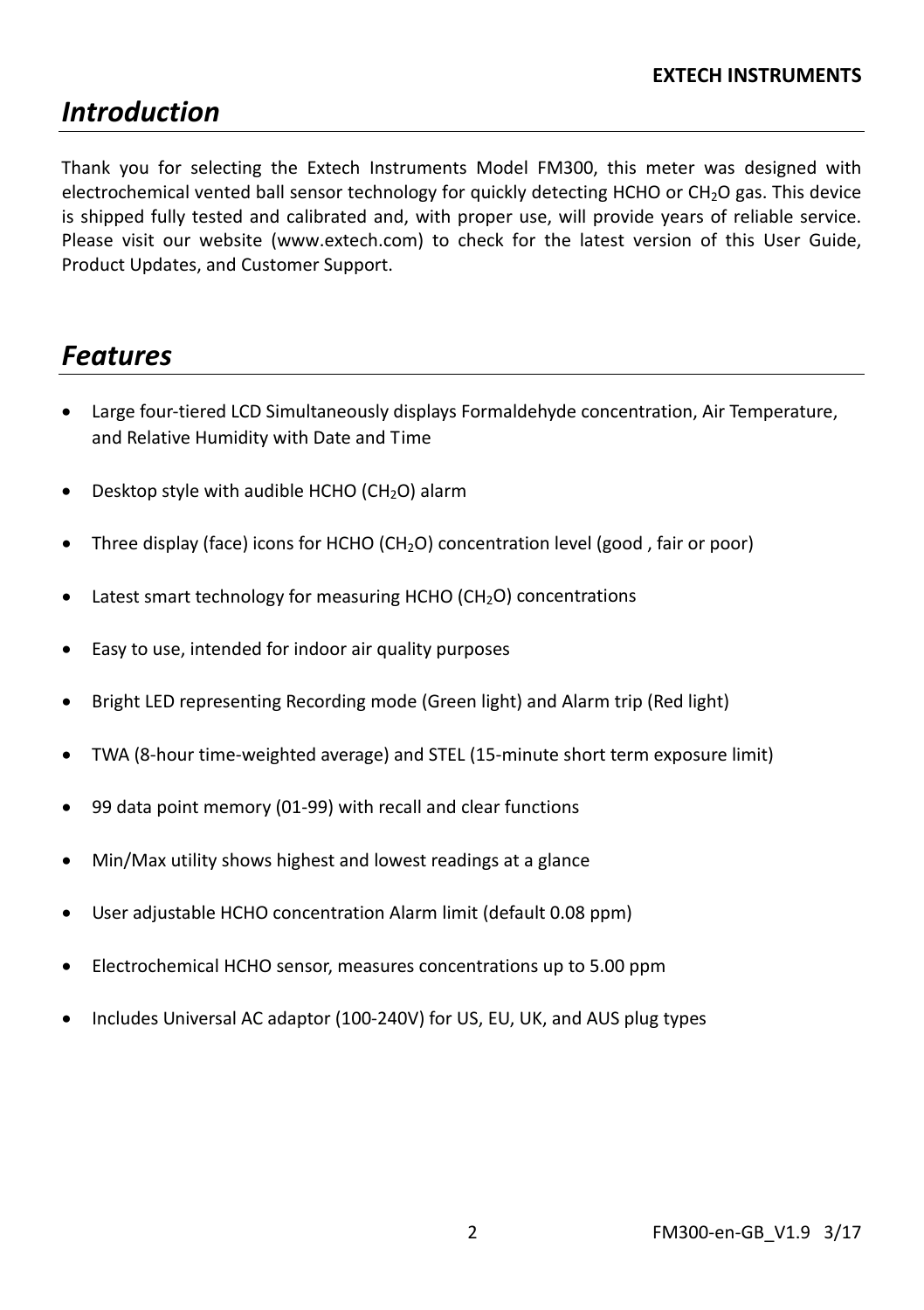## *Meter Description*

#### **Button Description**



*SET Button:*

Set date and time

Audible Alarm ON/OFF (SET + MODE)

Alarm Limit Adjustment

Short press to switch AM/PM

#### *SEL/Recall Button:*

Move to next digit Short press to save current reading Press and hold to recall stored reading

#### *oC - oF - %RH* **▲***Button:*

Increase a value Press and hold to switch temperature units

*MODE* **▼***Button:*

Decrease a value Review Maximum and Minimum reading Review TWA-STEL



- 1. Top LCD display for HCHO ( $CH<sub>2</sub>O$ ) ppm readings
- 2. Middle LCD display for RH% and temperature readings
- 3. Bottom LCD display for Time and Date
- 4. LED indicator light (Red, Orange, Green)
- 5. Push-buttons (detailed above)
- 6. Power adaptor jack

#### **LED Indicator Description**

Each time a reading is manually stored, the LED flashes green When the high alarm is tripped, the LED flashes red and the audible beeper sounds

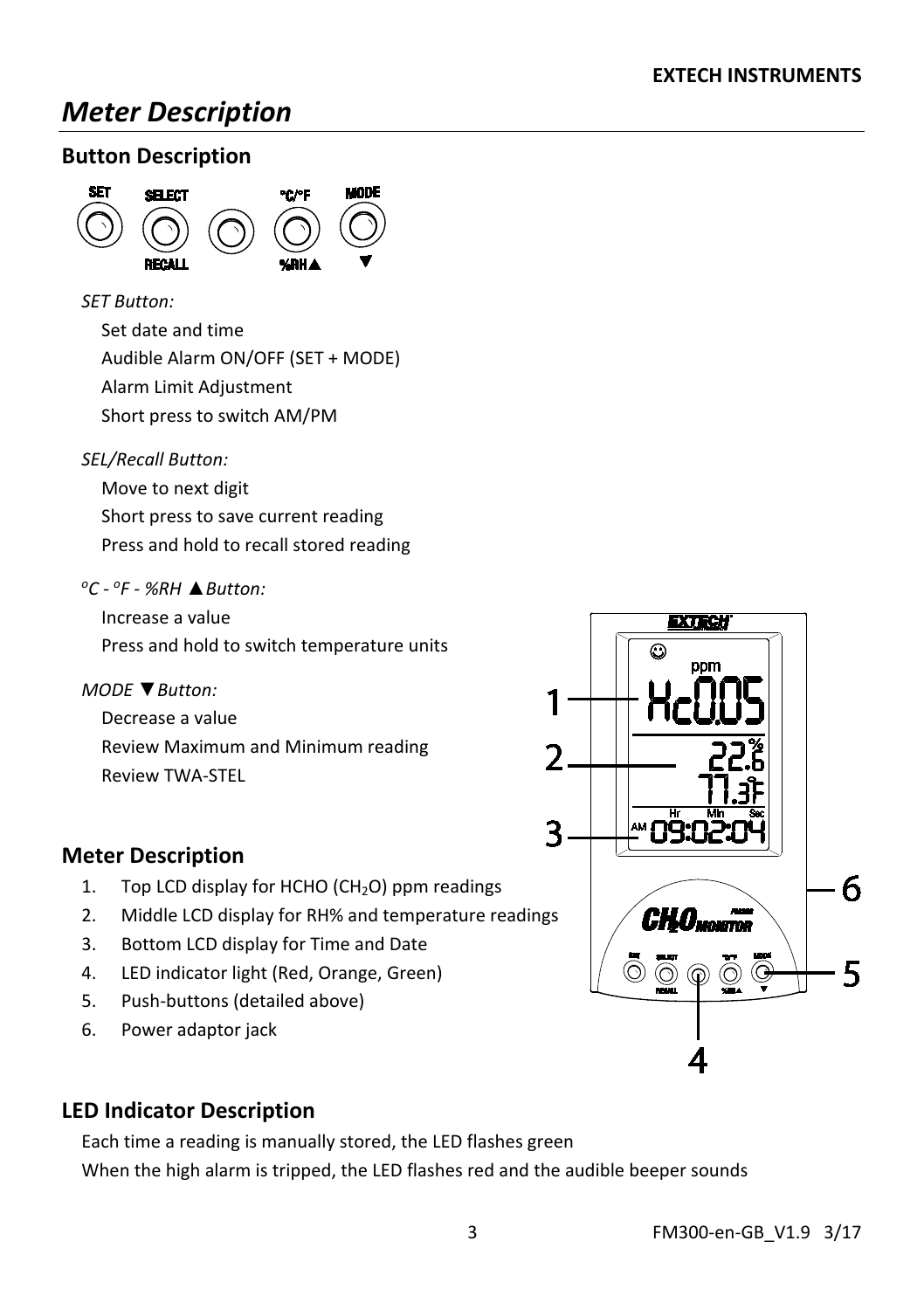## *Operation*

#### **POWER THE METER**

Plug the AC adaptor into meter and receptacle to turn on the meter. Reset the date and time each time the meter power is cycled. Remove the adaptor or switch off the AC power source to shut down the meter.

#### **GETTING STARTED**

All LCD display lines will switch ON and the LED will glow orange when power is applied to meter. The display will warm up to 5 or 10 minutes depending on air quality after which the meter enters the normal mode.

In normal mode, the top display line indicates the current HCHO ( $CH<sub>2</sub>O$ ) concentration in ppm, the middle display line shows RH% and ambient temperature readings; the bottom LCD line alternates between Date and Time.

If the measured HCHO (CH<sub>2</sub>O) concentration exceeds the user-programmable Alarm threshold value when the meter is switched ON the LED light will flash red and the audible beeper will sound (unless it has been disabled by the user). Press **SET** and **MODE** at the same time to silence the alarm beeper.

When attempting to manually store the current HCHO reading, the LED light turns green for one second and a short beeper tone will sound.

Toggle the displayed temperature units by press and holding the <sup>o</sup>**C/**<sup>o</sup>**F/RH%▲** button for 3 seconds.

#### **SETTING THE DATE AND TIME**

In normal operation, the meter alternates the date and time displays. Short press **SET** to change AM/PM.

- 1. Press and hold **SET** for 3 seconds to see image at right.
- 2. Press **▼** to decrease a number or press ▲ to increase a number
- 3. Press **SEL/RECALL** to scroll through the YEAR-MONTH-DAY
- 4. When finished changing the Date, press **SET** to change the Time
- 5. Press **▼** to decrease number or press ▲ to increase number
- 6. Press **SEL/RECALL** to scroll through HR-MIN-SEC
- 7. Press **SET** to access the alarm setting (see Alarm section).
- 8. To exit, press and hold **SET** for 3 seconds.

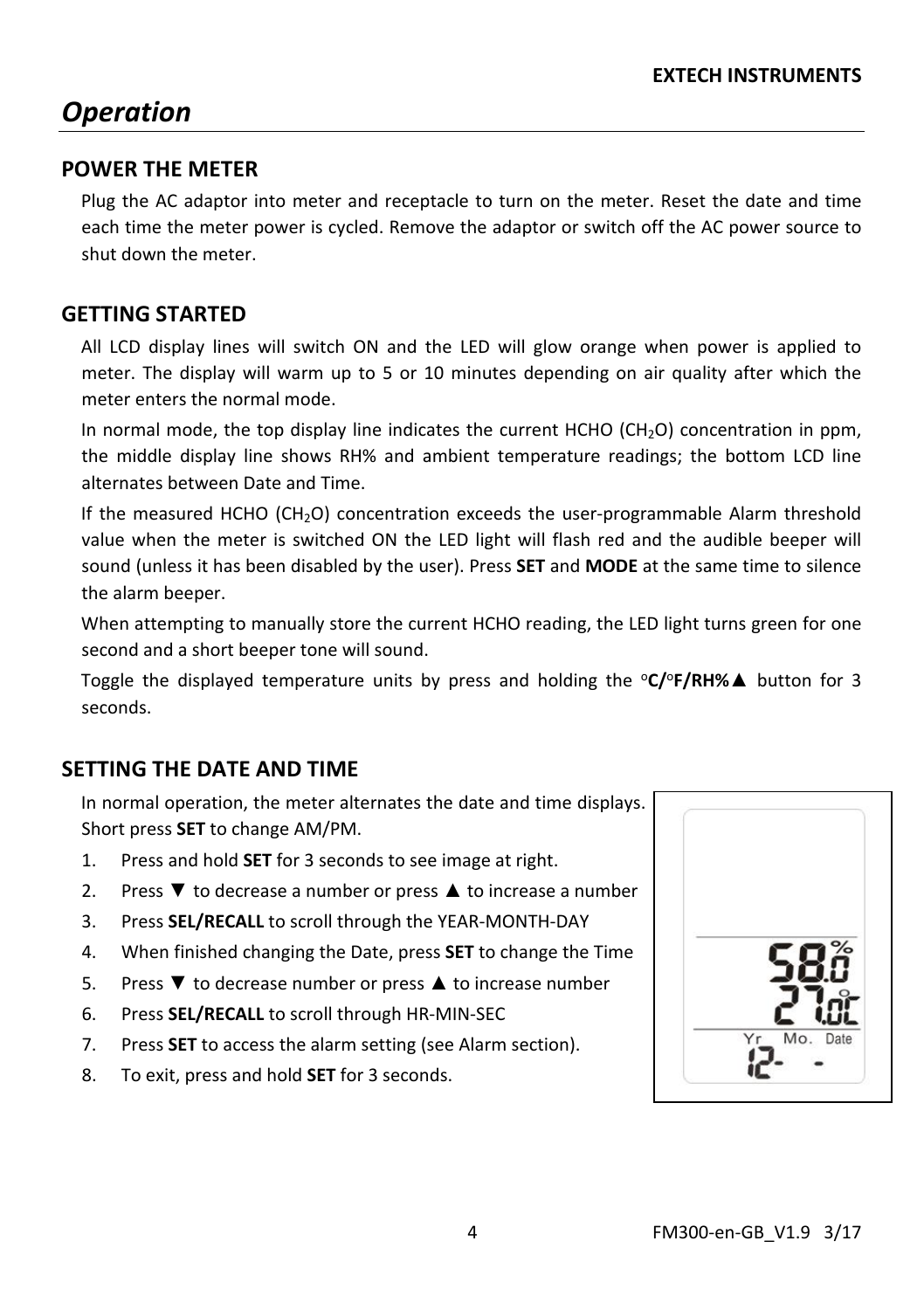#### **MAX, MIN, TWA, and STEL READINGS**

- 1. Press **MODE** to view the maximum reading since meter was powered (MAX icon appears)
- 2. Press **MODE** again to view the minimum reading (MIN icon appears)
- 3. Press **MODE** again to view the TWA (8-hour time weighted average) value
- 4. Press **MODE** again to view the STEL (15-minute short term exposure limit) value
- 5. Press **MODE** again to return to the normal measurement mode
- 6. To clear these readings: Enter the Maximum mode and, when the MAX Icon appears, press and hold the **SET** button for 3 seconds, "Clr" appears for confirmation.

#### **HCHO ALARM SETTING**

- 1. Alarm default is ON.
- 2. Press and hold the **SET** button for 3 seconds to enter the setup mode
- 3. Press **SET** again to skip the Date setting (set the Date if desired per earlier instructions)
- 4. Press **SET** again to skip the Time setting (Set the Time if desired per earlier instructions)
- 5. Press **SET** again and a flashing "8" will display. Use the up **▲**and down **▼** arrows to increase/decrease the alarm threshold. Press **SEL/RECALL** to move to the next digit. There are 3 digit places with a maximum setting of 5.00pm (0.08ppm is the default).
- 6. Press and hold **SET** for 3 seconds to save and return to the normal measurement mode.

While alarm is tripped, the LED will flash red even if "beeper audio off" is selected. To silence the beeper when in an alarm condition, press **SET** and **MODE** at the same time. The red LED will continue to flash, however, until the environmental HCHO level no longer exceeds the default 0.08ppm Alarm level or the user selected Alarm level. Remember to reactivate the beeper for future use.

#### **INTERPRETING THE FACE ICONS**

The three face icons represent three HCHO measurement ranges: Normal (<0.08ppm), Moderate (>0.08ppm, <0.80ppm), and Unhealthy (>0.8ppm). The guide and table below are useful when interpreting measurements for a variety of applications.

 $<0.08$ ppm HCHO(CH2O)  $>0.08$ ppm, <0.80ppm HCHO(CH2O) >0.8ppm HCHO(CH2O)

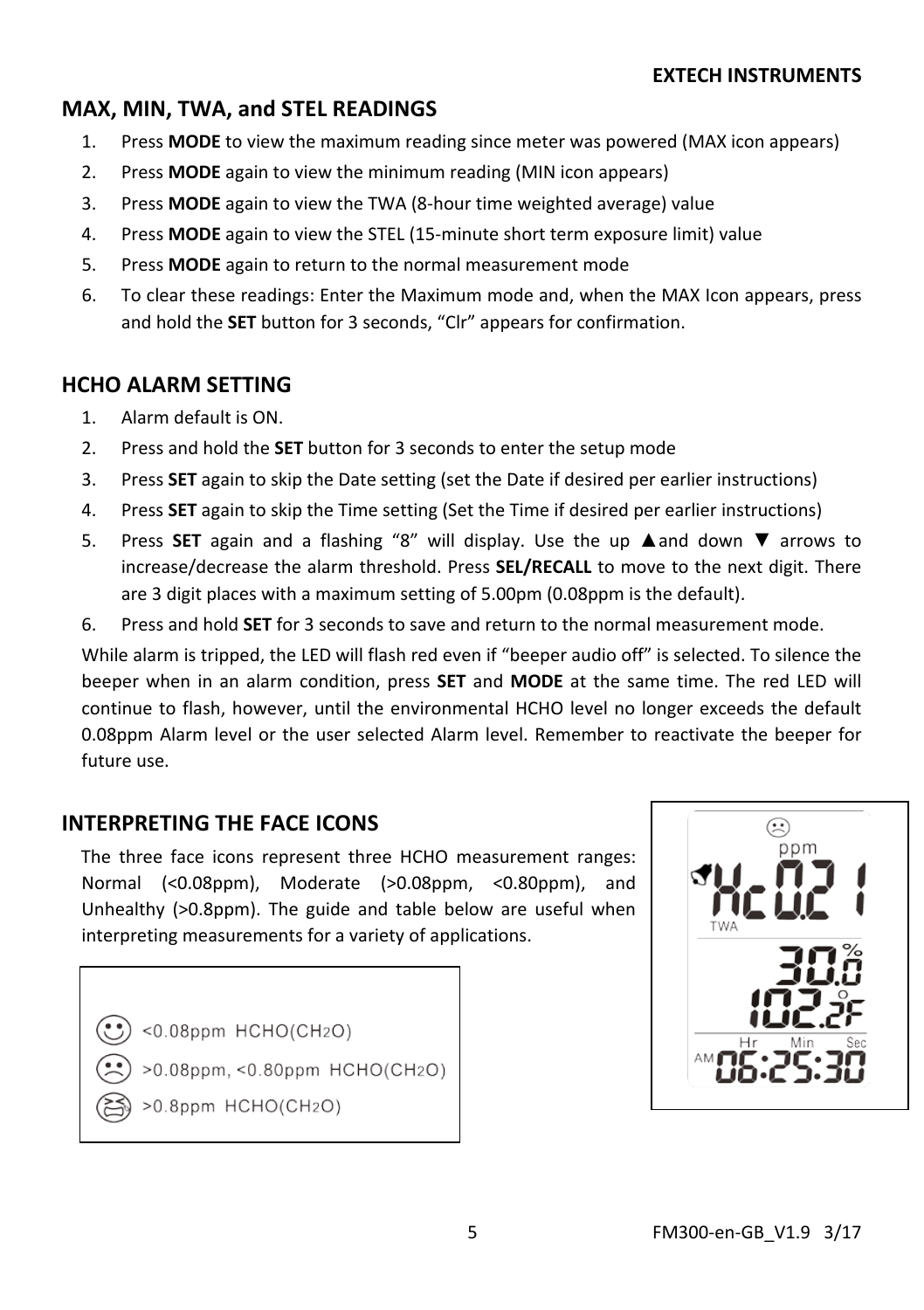#### **MEASUREMENT COMPARISON TABLE**

- 0.03 ppm Average outdoor level
- 0.10ppm Recommended upper limit for residences by ASHRAE, ANSI, EPA, NIOSH Recommended upper limit for STEL
- 0.40ppm Recommended upper limit for manufactured homes
- 0.50ppm OSHA workplace limit
- 0.75ppm OSHA TWA limit
- 0.80ppm Level at which most people first detect odor
- 2.00ppm OSAL STEL limit

#### **AUDIBLE ALARM BEEPER (ON / OFF)**

To toggle ON-OFF the audible beeper: From the normal measurement mode, press the **SET + MODE▼** button at the same time. The LCD will show **beeper icon** when the beeper is active. The Alarm beeper will sound (and the LED will flash red) when the environmental HCHO level exceeds the default 0.08ppm Alarm level or the user selected Alarm level. While alarm is tripped, the LED will flash red even if "beeper audio off" is selected. To silence the beeper when in an alarm condition, press **SET** and **MODE** at the same time. The red LED will continue to flash, however, until the environmental HCHO level no longer exceeds the default 0.08ppm Alarm level or the user selected Alarm level. Remember to reactivate the beeper for future use.

#### **MANUALLY STORE/RECALL 99 HCHO READINGS**





The FM300 can manually store an HCHO reading by pressing **SEL/RECALL** button (up to 99 can be stored). The LCD shows the record number, 01-99. The number appears momentarily in the humidity reading area. A short beep will sound each time a reading is stored.

To recall stored readings, press and hold the **SEL/RECALL** Button, the LCD shows the number of the record with its HCHO reading, to scroll other stored readings press the **▲** button or the **▼** button. Press and hold the **SEL/RECALL** Button to return to normal operation mode.

To clear stored data:

Enter the Recall mode and press and hold the **SET** button until "Clr "appears on LCD. The LCD then automatically returns to the normal mode of operation.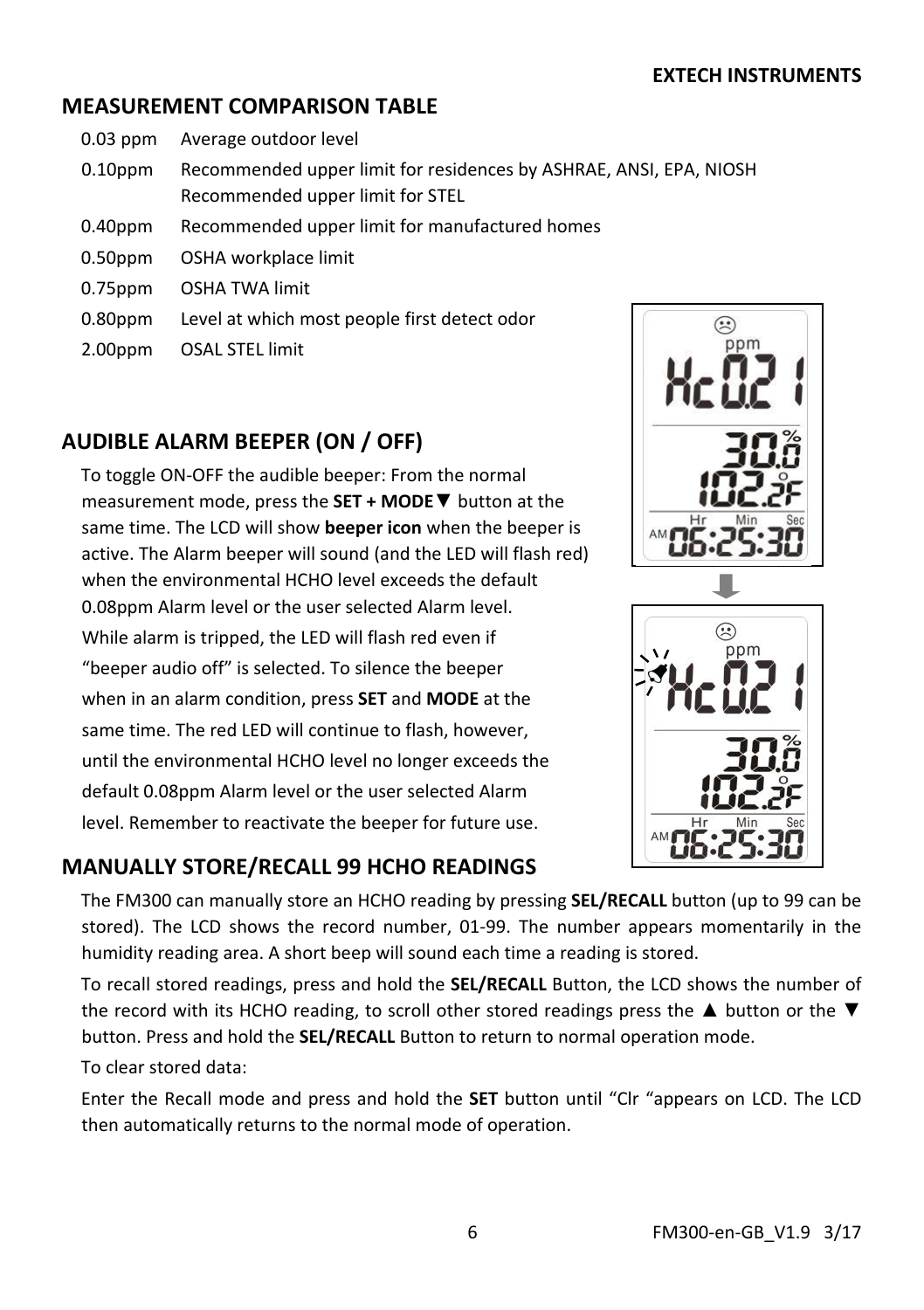#### **EXTECH INSTRUMENTS**

The illustration at left shows a manually recorded HCHO reading (reading number '05' in this case); the middle illustration shows the recalled HCHO reading; the illustration at right shows HCHO readings cleared.



#### **HCHO SELF-CALIBRATION**

It is recommended that the meter be calibrated monthly in a clean air environment.

From the normal measurement mode, press and hold the **MODE▼** button for at least 6 seconds to enter calibration mode.

The LCD shows CAL and counts down from 300 seconds. After calibration is completed, the meter returns to the normal measurement mode automatically.

**NOTE:** Power on the meter for 10 minutes at a location with good ventilation. Ensure that no HCHO concentration is present in the air while calibrating.

#### **DISPLAY ERROR CODES**

ER-1 (Temperature): If the Temperature sensor fails the error code appears in the Temperature display area.

ER-1 (RH): If the RH sensor fails the error code appears in the RH display area.

ER-2: The measurement exceeds the range of the instrument. This could also indicate that the meter is malfunctioning. Please contact Extech for service.